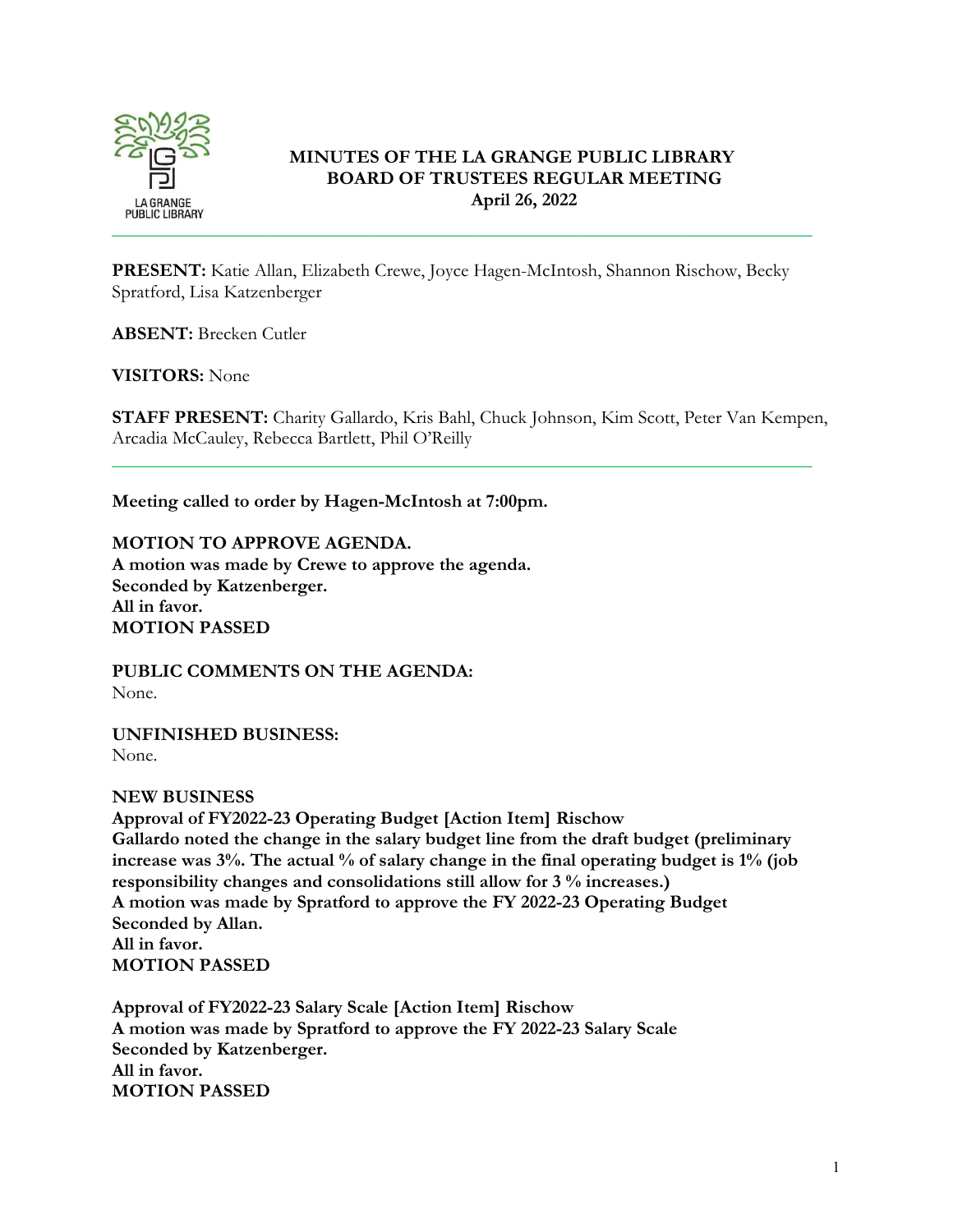### **Public Services Department Overview [Informational] – Scott**

Kim Scott updated the Board on staff additions – offers were extended to 2 outside candidates and 2 internal employees were promoted to fill openings within the Public Services Department. Team members will, on occasion, cover the Children's or Adult desks. Laura G will handle the Lucky Day Collection for both children and adults. Baker and Taylor's audit product will assist with diversity of our collections.

### **Social Services Coordinator Updates [Informational] O'Reilly**

Phil O'Reilly presented an overview of his activities and outreach to the various social agencies in the area. Hagen-McIntosh commented that she loved the variety and collaboration with various community organizations. Spratford noted that many of the social services and agencies are regional and not just limited to La Grange.

**Committee Reports Finance & Advocacy: Rischow** Nothing further.

#### **FOL Liaison: Katzenberger**

There will be a membership drive in September. FOL is getting a lot of donated books. Some overflow will be directed to the Little Free Libraries. Next meeting will be in July.

#### **RAILS/ILA Liaison: Spratford**

Reaching Forward conference will be in 2 weeks. State Library passed a 2.9% increase for RAILS libraries. 2 new library-related laws pending:

Vacancies – trustee vacancies should be filled within 90 days, or Secretary of State may appoint someone to fill

Cards for Kids expanded to all unserved minors

**Policies & Services: Allan** None.

**Village Liaison: Cutler** None.

## **Executive Director's Report:**

Gallardo noted that circulation is  $up - it$  is the highest since the pandemic. She also shared that Cook County 2nd installment YR 2021 tax bills (due Aug 2022) will be delayed - possibly to the end of 2022 or early 2023 due to a backlog at the Cook County Board of Review. This will have a huge impact on all Cook County libraries. Finally, in an effort to build a stronger team, new hires will now be assigned an onboarding peer.

## **MOTION TO APPROVE THE OMNIBUS AGENDA**

**Spratford motioned to approve the Omnibus Agenda including the Minutes of Regular Board Meeting on March 15, 2022, and the Operating Warrant, April 26, 2022.**